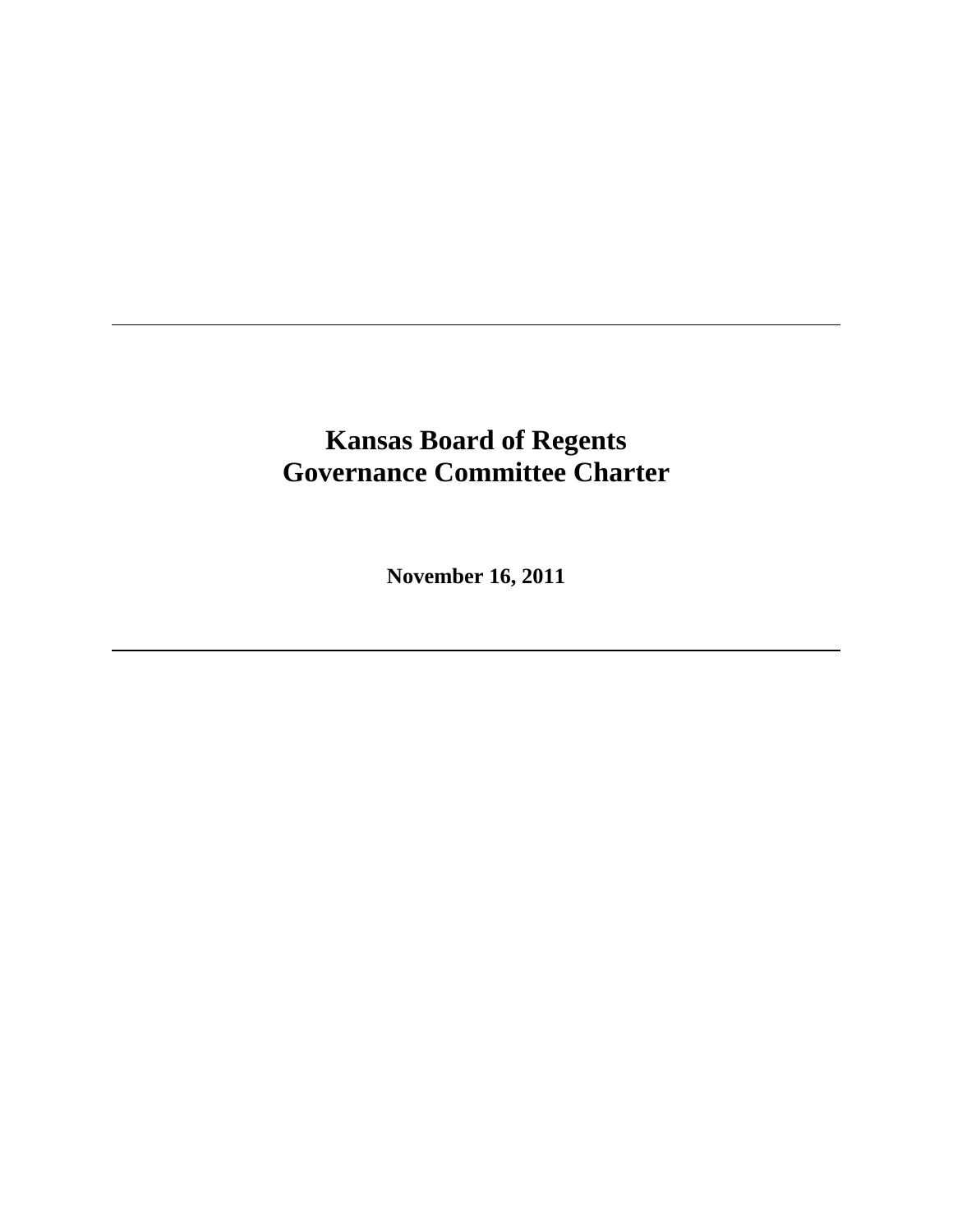## **Introduction**

The Kansas Board of Regents (KBOR) has constituted and established a Governance Committee (the "Committee") with authority, responsibility, and specific duties as described in this Charter.

#### **Composition**

The Committee shall consist of Board of Regents members appointed by the Board Chairman and approved by the Board. In the performance of its duties, the Committee may call upon subject matter experts from other Board Standing Committees, Board Councils and Committees established in Section II.A.4.b. of the Board Policy Manual, and faculty or staff at the public postsecondary institutions or Board Office.

### **Mission Statement and Principal Functions**

The Committee's basic responsibility is to carry out certain administrative responsibilities of and for the Kansas Board of Regents.

Specifically, the Committee shall be responsible for the following:

- Facilitating the Board's efforts to meet its responsibility to system institutions and to the public at large
	- o Ensuring compliance with Board fiduciary duties
		- Filing of Board member and staff substantial interest statements
		- Managing the Board's and Retirement Planning Committee's conflict of interest policies
		- Managing Board members' oaths of office
	- o Cultivating relationships with key constituencies
	- o Cultivating global understanding of the Board's varied responsibilities
		- $\blacksquare$  To govern the six state universities
		- To coordinate the public postsecondary institutions
		- To regulate the private postsecondary institutions
- Overseeing the Board's by-laws, regulations and policies and its fulfillment of statutory responsibilities
	- o Ensuring that Board statutes, regulations, and policies are reviewed and updated on a routine and regular basis (actual drafting may be delegated to other committees or councils as appropriate)
	- o Educating Board members and constituencies regarding Board statutes, regulations, by-laws and policies
- Overseeing Board effectiveness
	- o Developing a set of desirable key characteristics for an effective Board member
	- o Participating in new member orientation